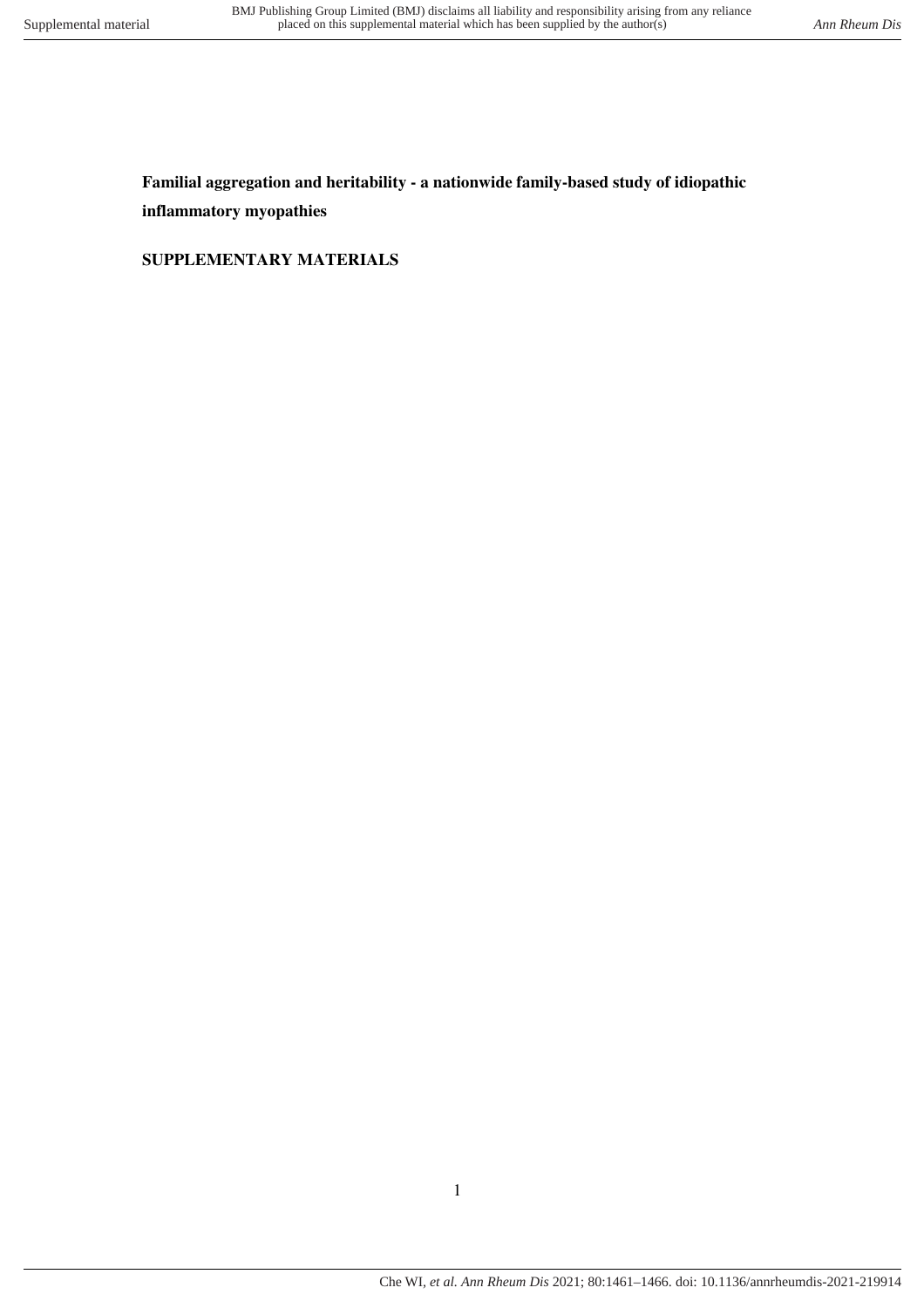# **Supplementary Table 1. The International Classification of Diseases (ICD) codes of myopathies dystrophies and metabolic myopathies**

| <b>Diseases</b>                     | ICD 9 | <b>ICD 10</b> |
|-------------------------------------|-------|---------------|
| Myopathies dystrophies <sup>a</sup> | 359B  | G71.0         |
| Metabolic myopathies <sup>b</sup>   | 271A  | E74.0         |

a Includingdysferlinopathies and facioscapuhumeral musculardystrophy.

b Including McArdle disease and acid maltase deficiency.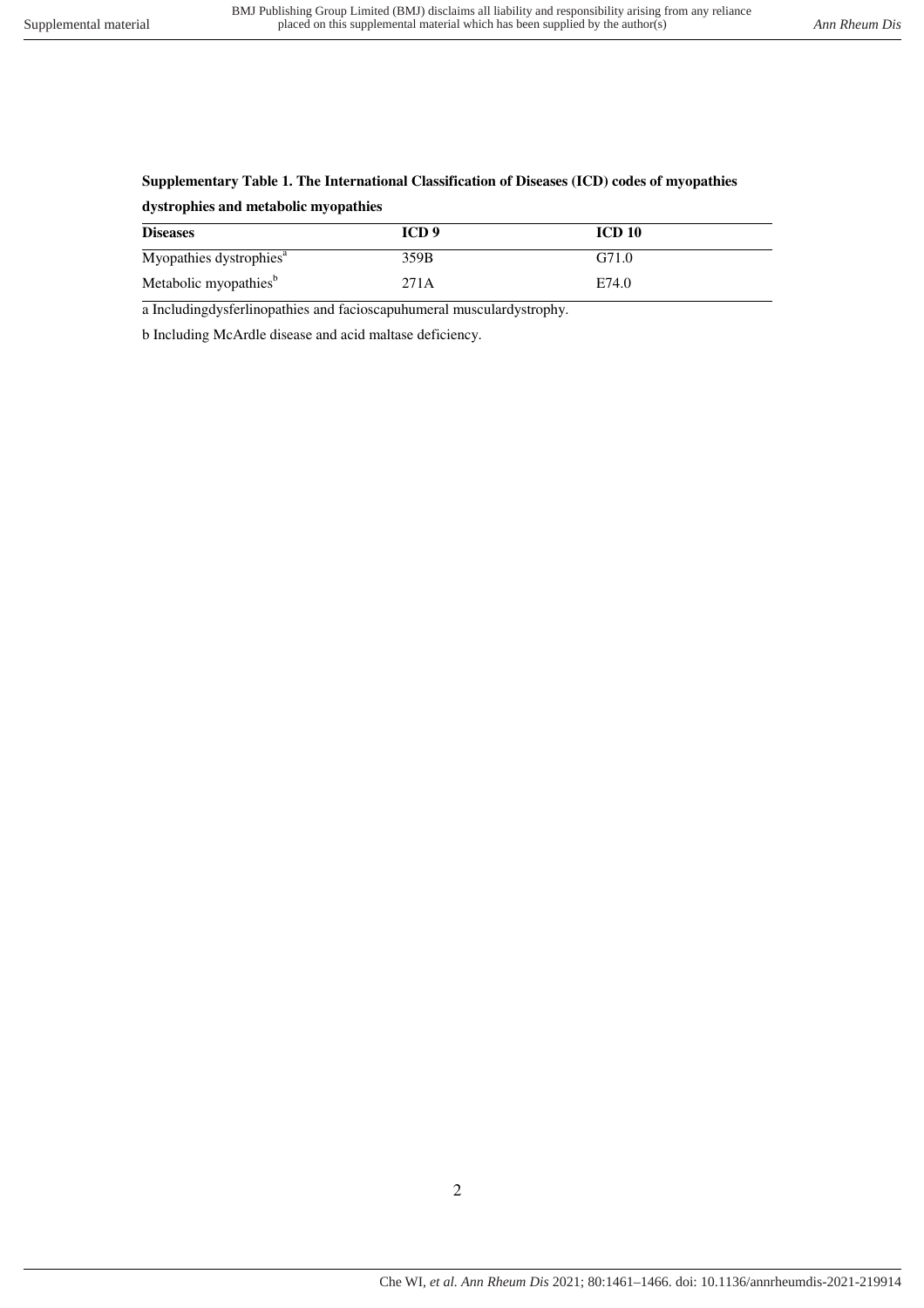## **Supplementary Table 2. The frequencies and proportions of other relevant diseases diagnosed in 83 excluded individuals with only contributory diagnoses of IIM**

| 58 (69.9%)  |
|-------------|
| 48 (57.8%)  |
| $1(1.2\%)$  |
| 13(15.7%)   |
| $2(2.4\%)$  |
|             |
| $9(10.8\%)$ |
|             |

a Including systemic inflammatory diseases, multiple, sclerosis, autoimmune thyroid diseases, celiac

disease, myasthenia gravis and non-inflammatory myopathies.

b Including rheumatoid arthritis, systemic systemic erythematosus lupus, systemic sclerosis, Sjögren's syndrome and other systemic connective tissues diseases.

c Including muscular diseases defined with International Classification of Diseases Tenth Revision codes G70-G73.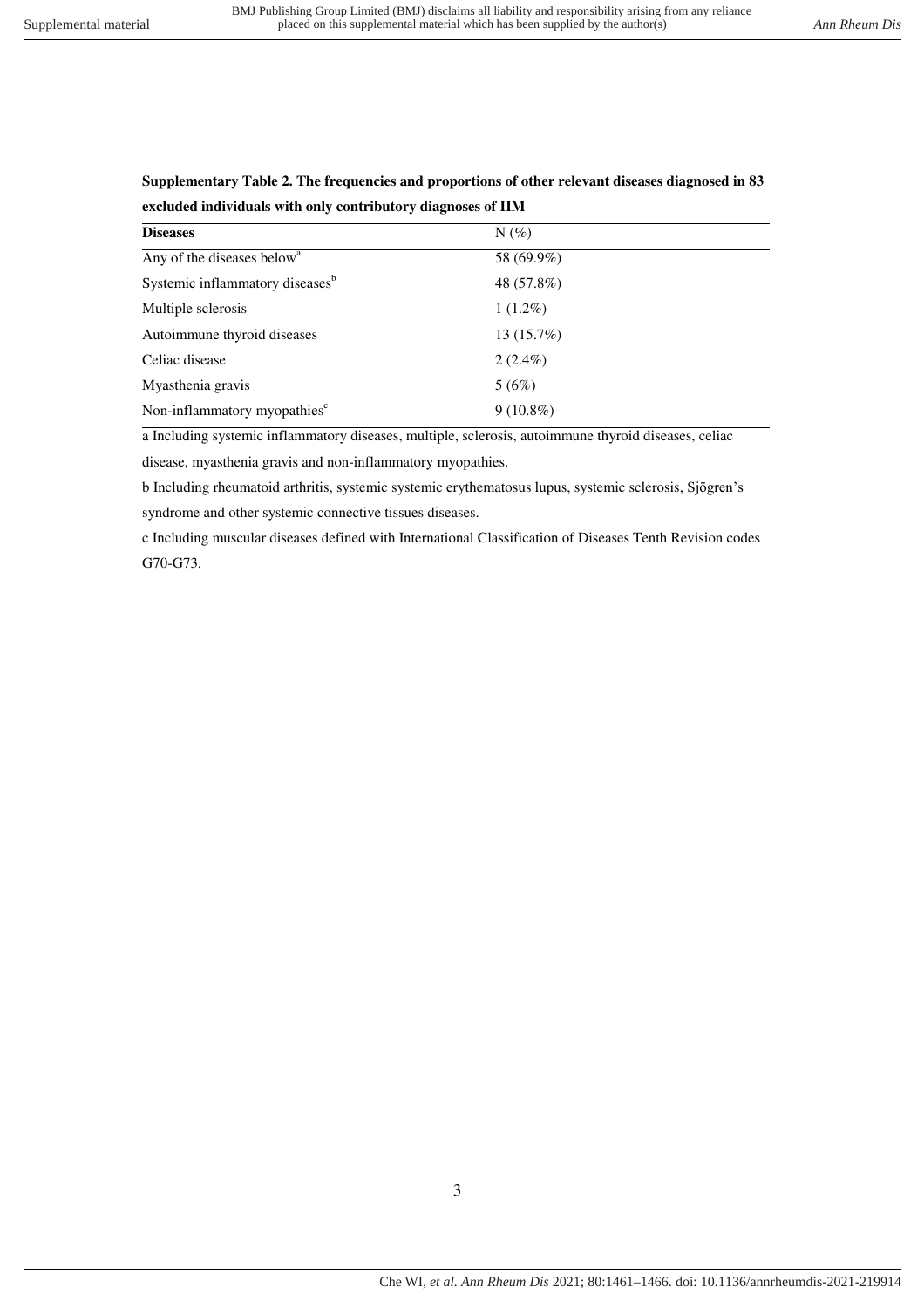#### **Supplementary Table 3. Adjusted odds ratios (aORs) of having first-degree relatives affected by idiopathic inflammatory myopathies (IIM) in patients with IIM compared to individual without IIM, using the strict definition of IIM<sup>a</sup>**

|                               | Patients with IIM,<br>$n/N$ $(\%)$ | <b>Individuals without</b><br>IIM, $n/N$ (%) | $aORb$ (95% CI)          | $aORc (95\% CI)$         |
|-------------------------------|------------------------------------|----------------------------------------------|--------------------------|--------------------------|
| $>1$ relative                 | 10/1620 (0.62)                     | 14/7797 (0.18)                               | $4.02(1.70-9.49)$        |                          |
| Any first-degree<br>relatives | 10/7615(0.13)                      | 14/37309 (0.04)                              | $2.59(1.67-4.01)$        | $2.59(1.67-4.01)$        |
| Parents                       | 1/2306(0.04)                       | 5/11414(0.04)                                | $\overline{\phantom{a}}$ | $\overline{\phantom{a}}$ |
| Full siblings                 | 8/2464(0.32)                       | 9/11685(0.08)                                | $2.47(1.53-3.99)$        | $2.47(1.54-3.99)$        |
| Offspring                     | 1/2845 (0.04)                      | 0/14210(0)                                   |                          |                          |

a ≥1 relative: Comparison between patients with IIM and individuals without IIM; Any first-degree relatives, parents, full siblings and offspring: Comparison between relative pairs of patients with IIM and relative pairs of individuals without IIM. Strict definition of IIM: ≥ 1 hospitalisation with IIM as main diagnosis between 1997

and 2000 in the NPR. Between 2001 and 2016, ≥2 visits with IIM as main or contributory diagnosis. Individuals with IIM as contributory diagnoses only were excluded. Only International Classification of Diseases 10 codes M33 and G72.4 from internal medicine, rheumatology, dermatology, neurology or paediatrics department were considered.

b Controlled for sex, birth year and residential area of index persons.

c Controlled for sex, birth year and residential area of index persons, sex and birth year of first-degree relatives.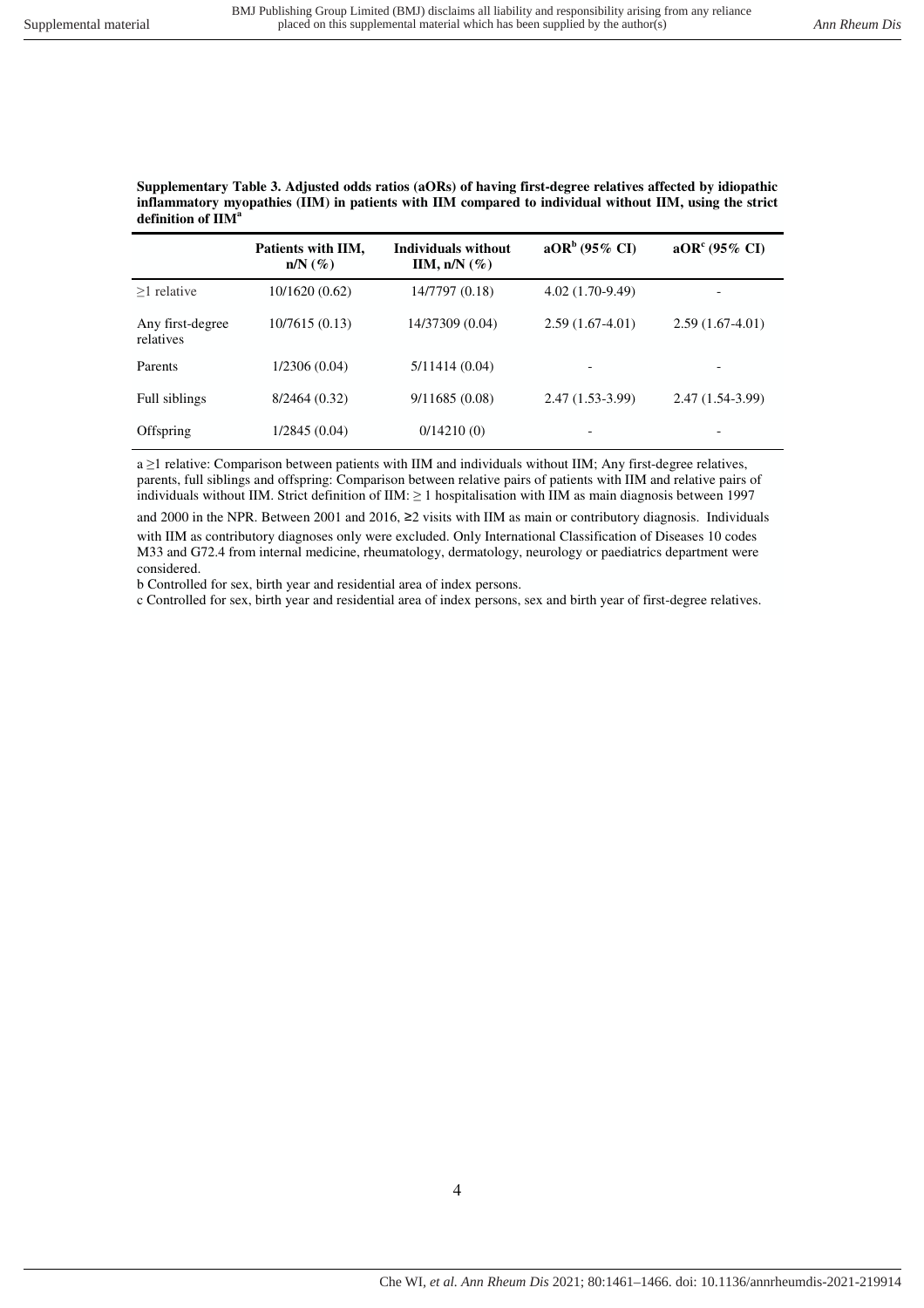|                               | <b>Exposed</b><br>cases | <b>Unexposed</b><br>cases | Odds<br>ratio | <b>Prevalence</b><br>$\left( \frac{\%}{\%} \right)$ | <b>Tetrachoric</b><br>correlation | <b>Heritability</b><br>$(CI), \mathcal{C}$ |
|-------------------------------|-------------------------|---------------------------|---------------|-----------------------------------------------------|-----------------------------------|--------------------------------------------|
| All first-degree<br>relatives | 10                      | 7605                      | 3.50          | 0.014                                               | 0.0967                            | $19(9-30)$                                 |
| Full siblings                 |                         | 2456                      | 4.23          | 0.014                                               | 0.1197                            | $24(11-37)$                                |

### **Supplementary Table 4. Heritability of idiopathic inflammatory myopathies (IIM), using the strict definition of IIM<sup>a</sup>**

a Strict definition of IIM: ≥ 1 hospitalisation with IIM as main diagnosis between 1997 and 2000 in the NPR. Between 2001 and 2016, ≥2 visits with IIM as main or contributory diagnosis. Individuals with IIM as contributory diagnoses only were excluded. Only International Classification of Diseases 10 codes M33 and G72.4 from internal medicine, rheumatology, dermatology, neurology or paediatrics department were considered.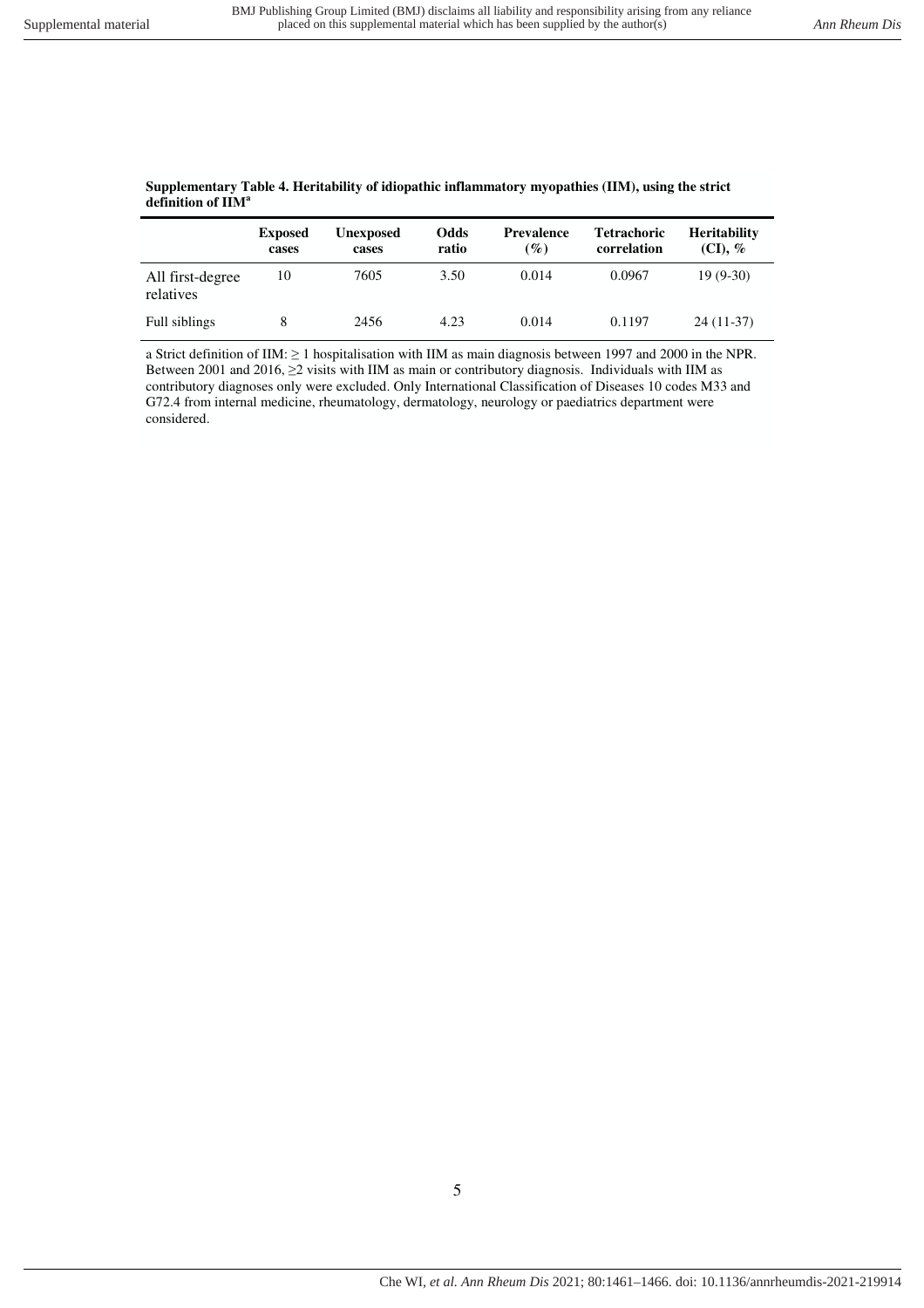**Supplementary Table 5. Adjusted odds ratios (aORs) of having first-degree relatives affected by idiopathic inflammatory myopathies (IIM) in patients with IIM compared to individual without IIM, including only first-degree relatives alive in 2001<sup>a</sup>**

|                               | Patients with IIM,<br>$n/N$ $(\%)$ | Individuals without<br>IIM, $n/N$ (%) | $aORb$ (95% CI)    | $aORc (95\% CI)$  |
|-------------------------------|------------------------------------|---------------------------------------|--------------------|-------------------|
| $>1$ relative                 | 13/1605 (0.81)                     | 15/7722 (0.19)                        | $4.71(2.14-10.34)$ |                   |
| Any first-degree<br>relatives | 13/6840 (0.19)                     | 15/33550 (0.04)                       | $2.72(1.53-4.83)$  | $2.70(1.86-3.92)$ |
| Parents                       | 2/1619(0.12)                       | 5/8079 (0.06)                         |                    |                   |
| Full siblings                 | 9/2397(0.38)                       | 9/11347(0.08)                         | $2.74(1.74-4.34)$  | $2.72(1.73-4.30)$ |
| Offspring                     | 2/2824 (0.07)                      | 1/14124(0.01)                         |                    |                   |

a ≥1 relative: Comparison between patients with IIM and individuals without IIM; Any first-degree relatives, parents, full siblings and offspring: Comparison between relative pairs of patients with IIM and relative pairs of individuals without IIM.

b Controlled for sex, birth year and residential area of index persons.

c Controlled for sex, birth year and residential area of index persons, sex and birth year of first-degree relatives.

6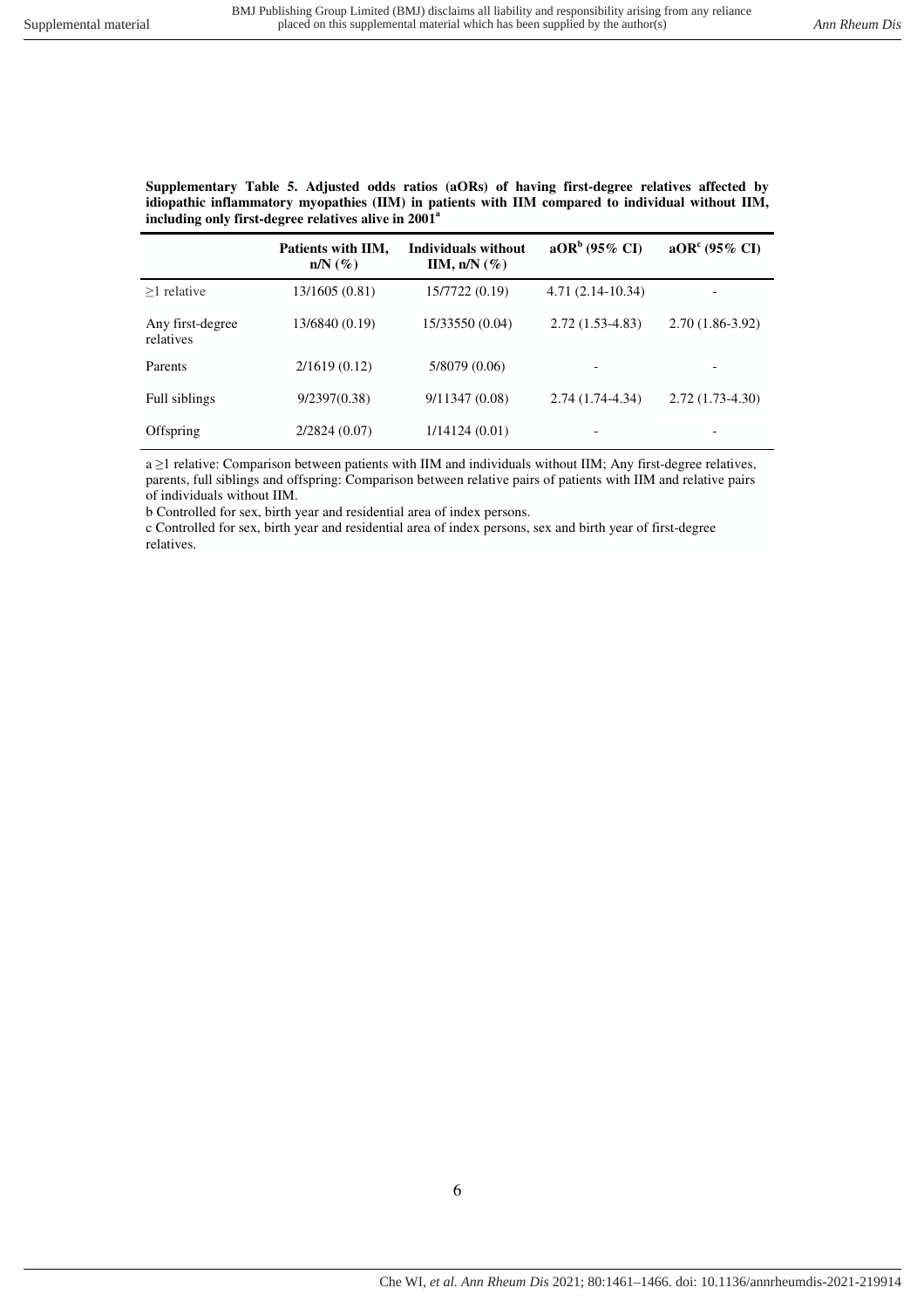### **Supplementary Table 6. Heritability of idiopathic inflammatory myopathies (IIM), including only first-degree relatives who were alive in 2001**

|                               | <b>Exposed</b><br>cases | Unexposed<br>cases | Odds<br>ratio | <b>Prevalence</b><br>$\left( \frac{\%}{\%} \right)$ | <b>Tetrachoric</b><br>correlation | <b>Heritability</b><br>$(95\% \text{ CI})$ , $\%$ |
|-------------------------------|-------------------------|--------------------|---------------|-----------------------------------------------------|-----------------------------------|---------------------------------------------------|
| All first-degree<br>relatives |                         | 6827               | 4.26          | 0.014                                               | 0.1150                            | $23(13-33)$                                       |
| Full siblings                 |                         | 2388               | 4.75          | 0.014                                               | 0.1310                            | $26(14-38)$                                       |